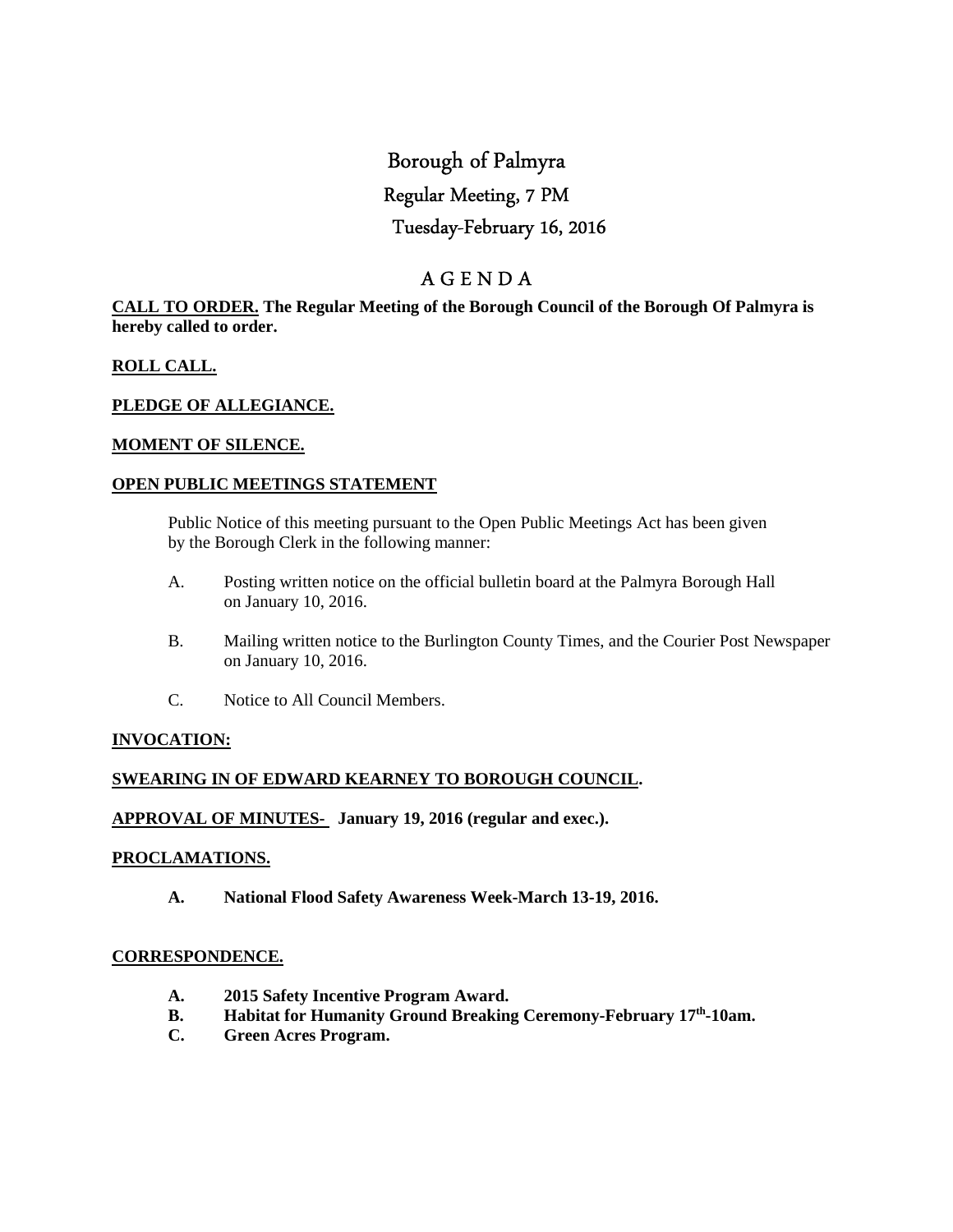**PUBLIC PORTION- This public portion is for ordinances and resolutions listed on the agenda only. Please state your name and address for the record. An opportunity for the public to comment on other matters is listed later in the agenda.** 

## **ORDINANCE ON FIRST READING. (public hearing March 7, 2016).**

 **A. ORDINANCE 2016-2, An Ordinance Of The Borough Of Palmyra Amending Chapter 215 Of The Code Of The Borough Of Palmyra Entitled "Sewers".** 

## **ORDINANCE ON SECOND READING. (public hearing).**

**A. ORDINANCE 2016-1, An Ordinance of the Borough of Palmyra Amending Ordinance 2014-19, An Ordinance Amending Personnel Policies and Procedures Manual Regarding Health Benefits For Retired Employees By Allowing Retirees to Receive Paid Health Benefits.** 

**RESOLUTIONS. Consent Agenda- Resolution 2016-65 Resolution 2016-82 will be enacted as a single motion, if any resolution needs additional discussion it will be removed from the consent agenda and voted on separately.** 

- **A. Resolution 2016-65, Resolution Authorizing Refund Of Tax Overpayments.**
- **B. Resolution 2016-66, Resolution Authorizing The Mayor To Sign The Agreement Of Easement Between The Borough of Palmyra and PSE & Gas. Company for Block 56, Lot 3.**
- **C. Resolution 2016-67, Resolution Amending Resolution 2015-179 In The Amount Of \$552.65, Resolution Authorizing The Purchase Of 2016 Ford Explorer And Accessories From Cherry Hill Winner Ford Via State Contract.**
- **D. Resolution 2016- 68, Resolution Awarding Engineering Services To Maser Consulting For Environmental Services, Block 28, Lot 2 In The Amount Not To Exceed \$5,100.00.**
- **E. Resolution 2016-69, Resolution Awarding The Maintenance Contract For The HVAC System To Air Systems Maintenance, Inc. In The Amount Of \$23,598.00.**
- **F. Resolution 2016 -70, Resolution Waiving The Local Construction Permit Fees Due The Borough Of Palmyra For Habitat For Humanity For 320 West 6th Street.**
- **G. Resolution 2016-71, Resolution Authorizing The Liquor License Of Milmarian Inc. License # 0327-33-002-003 To Become An Inactive License.**
- **H. Resolution 2016-72, Resolution Appointing Paul Henry As Recycling Coordinator For The Borough Of Palmyra.**
- **I. Resolution 2016-73, Resolution Appointing Paul Henry As Clean Communities Coordinator For The Borough Of Palmyra.**
- **J. Resolution 2016-74, Resolution Appointing Paul Henry As Stormwater Coordinator For The Borough Of Palmyra.**
- **K. Resolution 2016-75, Resolution Authorizing Mayor Arnold To Sign The Agreement With The County Of Burlington For Shared Services For Snow Removal.**
- **L. Resolution 2016-76, Resolution Authorizing Mayor Arnold To Sign The Agreement With Palmyra Arms Apartments For Trash Collection Services.**
- **M. Resolution 2016-77, Resolution Authorizing Professional Services Agreement With CGP &H For Grant Administration For The CDBG Housing Rehabilitation Grant In An Amount Not To Exceed \$15,459.00.**
- **N. Resolution 2016-78, Resolution Authorizing The Adoption Of Use Of Borough Equipment And Vehicles Policy.**
- **O. Resolution 2016-79, Resolution Awarding Engineering Services To Maser Consulting For 4th Street Directional Change Project In An Amount Not To Exceed \$3,000.00**
- **P. Resolution 2016-80, Resolution Authorizing An Increase In The Change Fund For The Tax Collector's Office For The Borough Of Palmyra.**